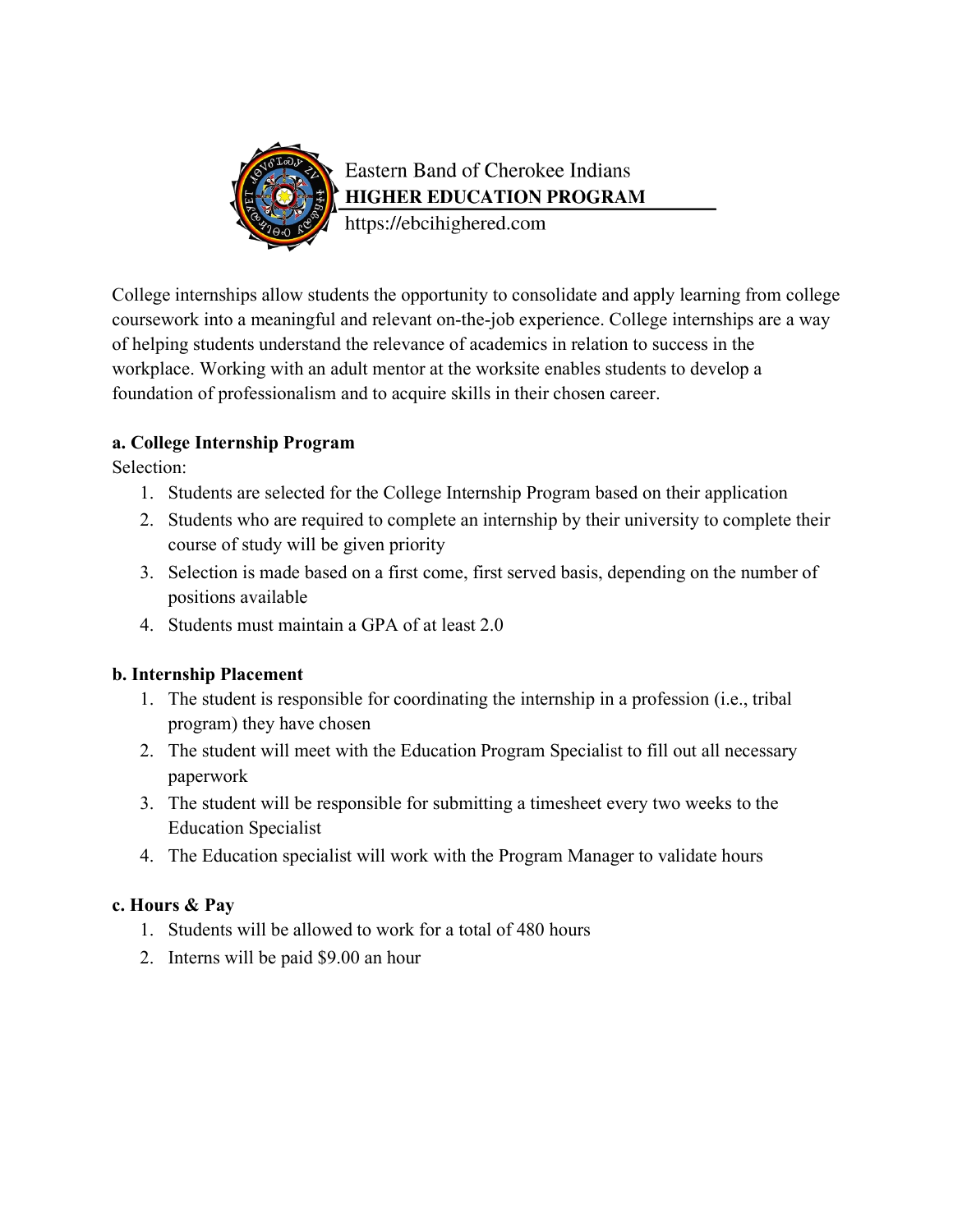

## **Higher Education Program College Intern Application**

| Last Name                                                                            | First Name           | MI        |
|--------------------------------------------------------------------------------------|----------------------|-----------|
| <b>Mailing Address</b> Mailing Address                                               |                      | ST<br>Zip |
|                                                                                      | <b>Email Address</b> |           |
|                                                                                      | <b>Enrollment#</b>   |           |
| Are you currently enrolled in college? Yes No                                        |                      |           |
| Name of institution you are attending:                                               |                      |           |
| What is your major or field of study?                                                |                      |           |
| Type of degree you are seeking. (i.e., Bachelor's)                                   |                      |           |
| Are you required to do an internship? If yes, will you receive credit?               |                      |           |
| Which location (program/institution/agency) would you like to serve your internship? |                      |           |

I certify that the information provided is true and correct to the best of my knowledge. I understand that all information provided is subject to review and verification and I may have to provide documents to support this application. I am also aware that I am subject to immediate termination if I am found ineligible after enrollment or approval to participate and may be prosecuted for fraud and/or perjury. I allow the release of information for verification purposes that will be used to determine eligibility. I acknowledge that I will be held to standards of performance, which includes, but is not limited to, punctuality, professionalism, and abiding by the program/institution/agency's policies and procedures. And failure to do so will result in termination. All terminations are final and as this position is not a full-time employee, is not appealable.